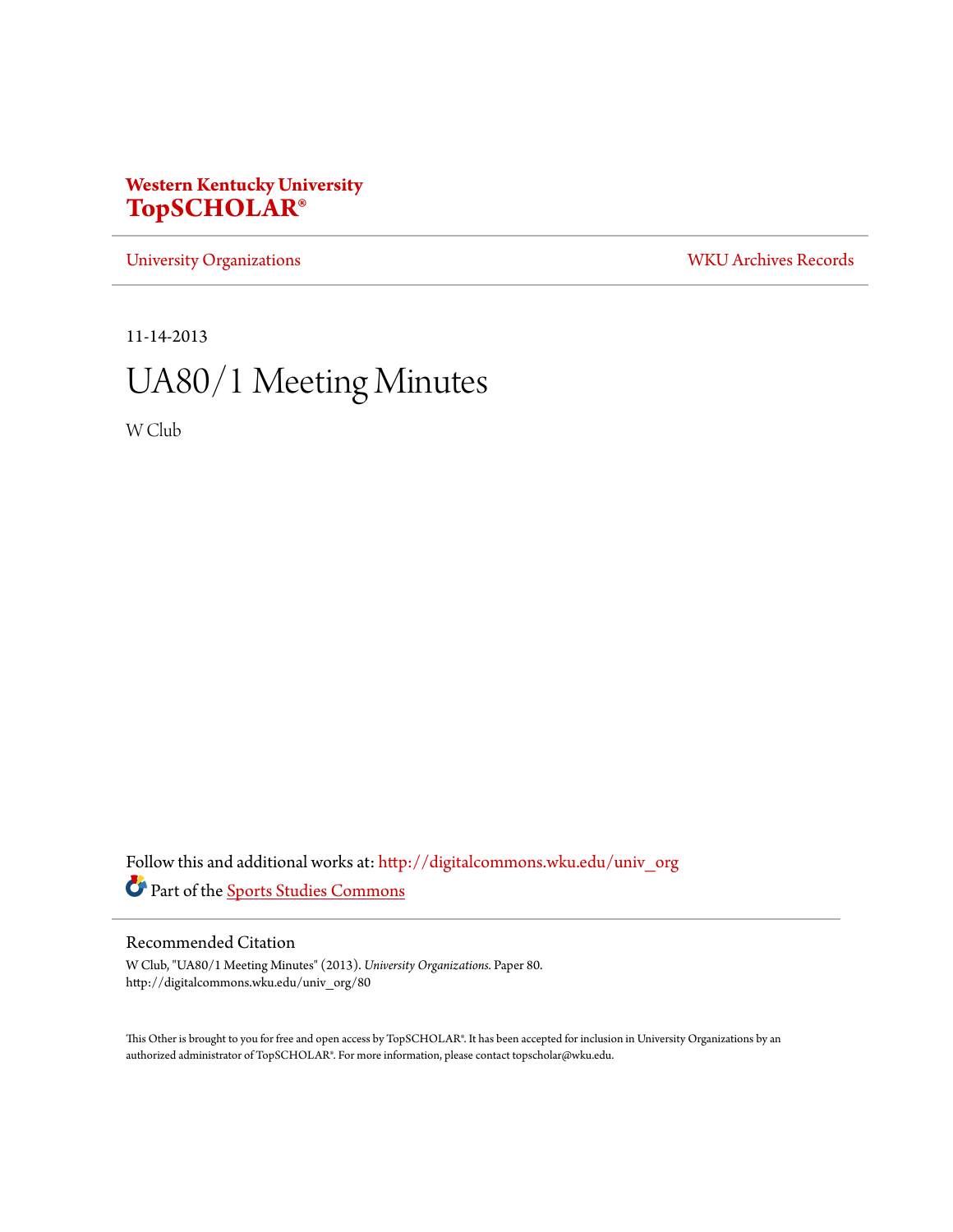#### MINUTES — W-CLUB BOARD OF DIRECTORS

#### Conference Room, Meyer Mortgage, 8:00 a.m., Thursday, November 14, 2013

----------------------------------------------------------------- In Attendance (20) — Vincel Anthony, Bryan Baysinger, Wayne Bush, Gary Carver, Jim Clark (ex-officio), Rick DuBose (ex-officio), Joe Easterling, Bill Edwards, Pam Herriford, Paul Just, Jim Meyer, Mike Montgomery, Bill Moore (presiding), Mike Newton, Bill Powell, Bobby Rascoe, Eric Sack, Tim Slattery, Todd Stewart (ex-officio), Katy Tinius,

Not Present (7) — Tom Bird, Butch Gilbert, Jared Holland, Jerry Humble, Matt Idlett, Mickey Riggs, Chris Tinius.

----------------------------------------------------------------- Opening Comments — new board president Bill Moore ... Stewart on potential for a football bowl game ... DuBose misc.

1. Approval of Minutes (October meeting) — motion to approve by Bush, 2nd by Rascoe APPROVED

2. HAF Report (Jim Clark) — extends a thank you to the Alumni Association for hosting tailgate parties at away football games ... a bowl website setup for fans to make ticket deposits online ... project to support building of new tennis courts is moving along and may be ready in February ... working on membership renewals ... basketball tickets are moving well.

3. Sports Report (Pam Herriford) — cross country finished 3rd (women) and 5th (men) in Sun Belt; David Mokone was the men's individual champ ... football off this weekend ... volleyball has clinched Sun Belt regular season championship and #1 seed in conference tournament ... soccer won Sun Belt regular season title and was runner-up in SBC tournament ... men's and women's basketball opening ... swimming getting ready to go and will compete in Conference-USA this season ... men's golf won tournament at Dayton and the women are enjoying a strong fall season ... comments on tennis, softball and baseball ... Coach Powell added a note on swimming -- recently signed women's swimmer is granddaughter of Dero Downing.

#### 4. Committee Reports

• Finance Committee (Bill Edwards, Chair) — attached (note: budget tight, but motion by Anthony to proceed with purchase of letter awards; 2nd by Edwards APPROVED

• Membership Committee (Jared Holland, Chair) — Holland not present

• Recognition Committee (Pam Herriford) — pass

• Development Committee (Matt Idlett) — not present; but it was noted that we have paid for the vast majority of expenses for football hospitality with donated dollars -- 3 of 1st 4 games underwritten by donors.

• Special Projects Committee (Mike Montgomery) — noted that he has a potential donor interested in major gift for the remodeling and expansion of the W-Club Room in Diddle Arena.

#### 6. Old Business

• Kiosks Project (Just) — progress, but some concerns ... Easterling and Just trying to stay on top ... Anthony reminded all that get it all in writing and keep good records.

• Homecoming Brunch (Just) — asked for comments ... quality of food -- comments ranged from "not so good" to "good", but most seemed to be pleased

• Hospitality — comments on football (see above) and all asked to submit ideas for potential basketball hospitality donors to Matt Idlett ... discussion on costs of hospitality; agreed to limit purchases for hospitality to soft drinks + popcorn for all games without a game donor and to add a "donation box" in the room for game-by-game support ... motion by Bush, 2nd by Sack AP-PROVED ... Montgomery also moved that we assign a committee to review our hospitality procedures, 2nd by Newton APPROVED; Baysinger to chair committee.

• Membership Question (Just) — indicated a non-letterwinner in swimming has been paying dues and has now purchased a lifetime membership ... associated with the team from 1987-91 but never on a roster; however, remained associated with the team ... question is "does she qualify for membership" ... Just indicated that the only record for her was in Athletic Department athletes card file which indicated she was with the team her freshman year (apparently tried out as a diver) ... discussion ... motion made by

Slattery to accept her as a member; 2nd by Bush -- APPROVED

• Basketball Tickets (Montgomery) — Stewart is interested in trying to make something work

#### 7. New Business

• Potential for telephone hook-ups for board members who cannot attend a meeting— discussion; decided to check with Jim Meyer about potential for a speaker phone in the conference room

8. Next Meeting — Thursday, Feb. 6 (as per new annual meeting schedule approved at October meeting -- 7 regular annual meetings: late July/early August ... September ... October ... November ... late January/early February ... April ... late May/early June)

9. Motion to Adjourn

— Meeting Adjourned / minutes submitted by Paul Just, Secretary —